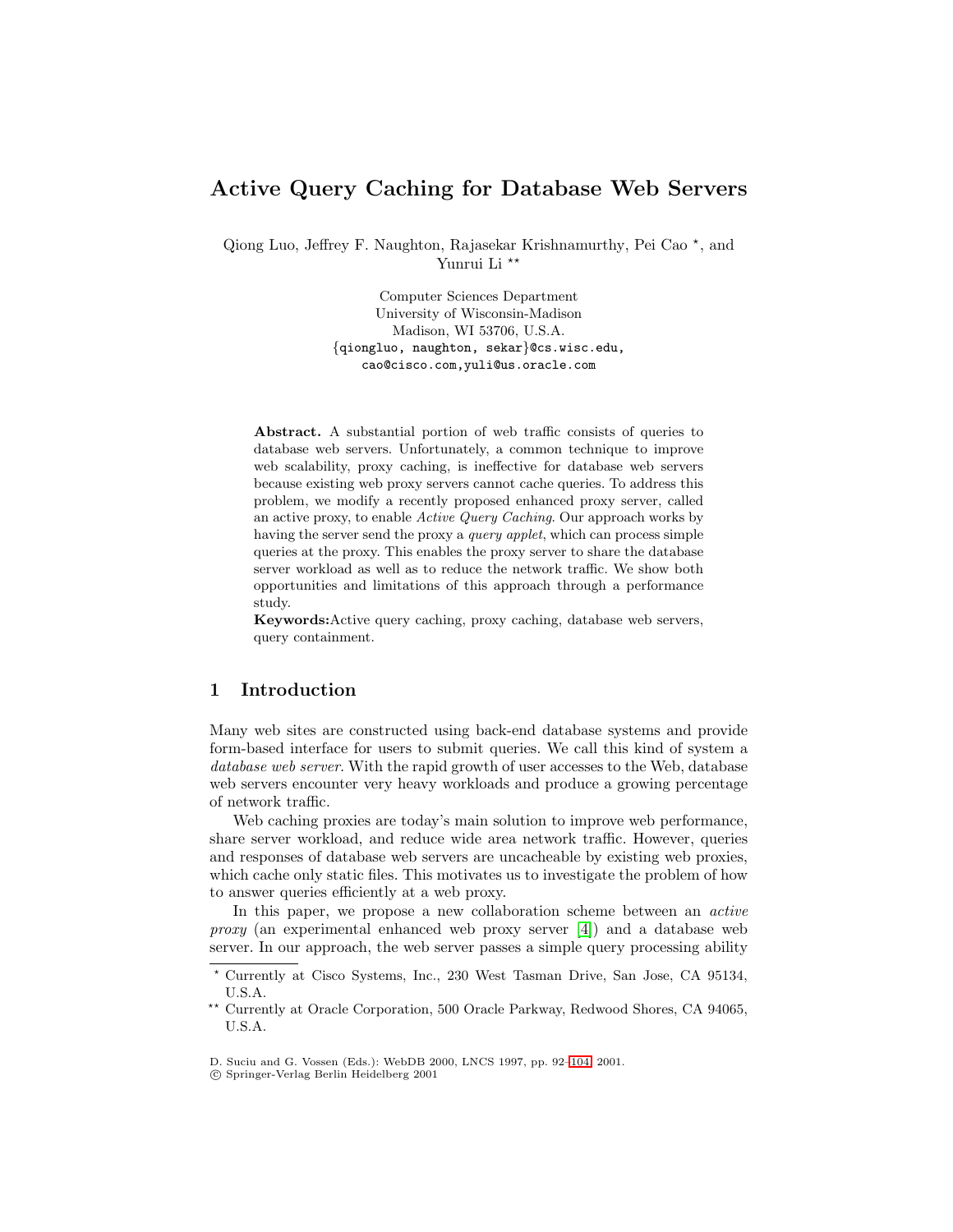to the proxy when needed, through a *query applet*. The proxy can then not only answer queries that are an exact match to cached queries, but also queries whose results are contained in the cached results of more general queries. This increases the cache hit ratio of the proxy, and further decreases the number of trips to the database web server. In turn, this reduces network traffic as well as the load on the server, which allows the system to scale with the addition of multiple proxies.

Our approach is inspired by the following three observations. First, despite the high volume of user queries on the web, one interesting aspect is that these queries are usually very simple from the web proxies' point of view. This is because the queries that database web servers allow users to submit are typically form-based. If we consider a form to be a single table view and the blanks to be filled in as the columns of the single table view, queries on the form can then be treated as simple selection queries with conjunctive predicates over this single table view. For example, although the back-end database of an on-line bookstore may have a complex schema, queries submitted through the on-line form of the bookstore are just selections with some title, author, publisher and price range predicates on a single table view "books".

Secondly, among these simple queries submitted to a database web server, a significant portion of them further concentrate on some hot regions of data. In the previous example of the on-line bookstore, there might be many similar questions on the best sellers in a day's sale. Studies on search engine query traces [\[14,16\]](#page-12-0) also report that web user queries to these search engines show excellent locality on the data they access.

Finally, a common query stream pattern of individual users is refinement. Typically users first ask a general query. Having viewed some results, they then decide to refine the query with more restrictive conditions, and keep asking a series of queries. The query refinement feature of our university on-line library is a good example. When a set of initial query results on books comes back to the user, a "refine your search" button also shows up so that the user can refine the queries on publishing year, campus library locations, and other parameters. These series of refining queries certainly provide temporal locality for query caching.

The rest of the paper is organized as follows. Section 2 introduces the proxy caching background of our work. Section [3](#page-2-0) presents the system overview, and Sect. [4](#page-4-0) describes active query caching in more detail. Section [5](#page-6-0) shows performance results, Sect. [6](#page-10-0) discusses related work, and finally conclusions are drawn in Sect. [7.](#page-10-0)

#### **2 Background**

Caching proxies are widely deployed in several places: at the network boundaries to serve local users, in the network infrastructure to reduce wide area network traffic, or in front of server farms to share server workload (called reverse proxies, or httpd accelerators).

One major limitation of current caching proxy servers is the lack of collaboration with original content providers. This causes a large amount of web traffic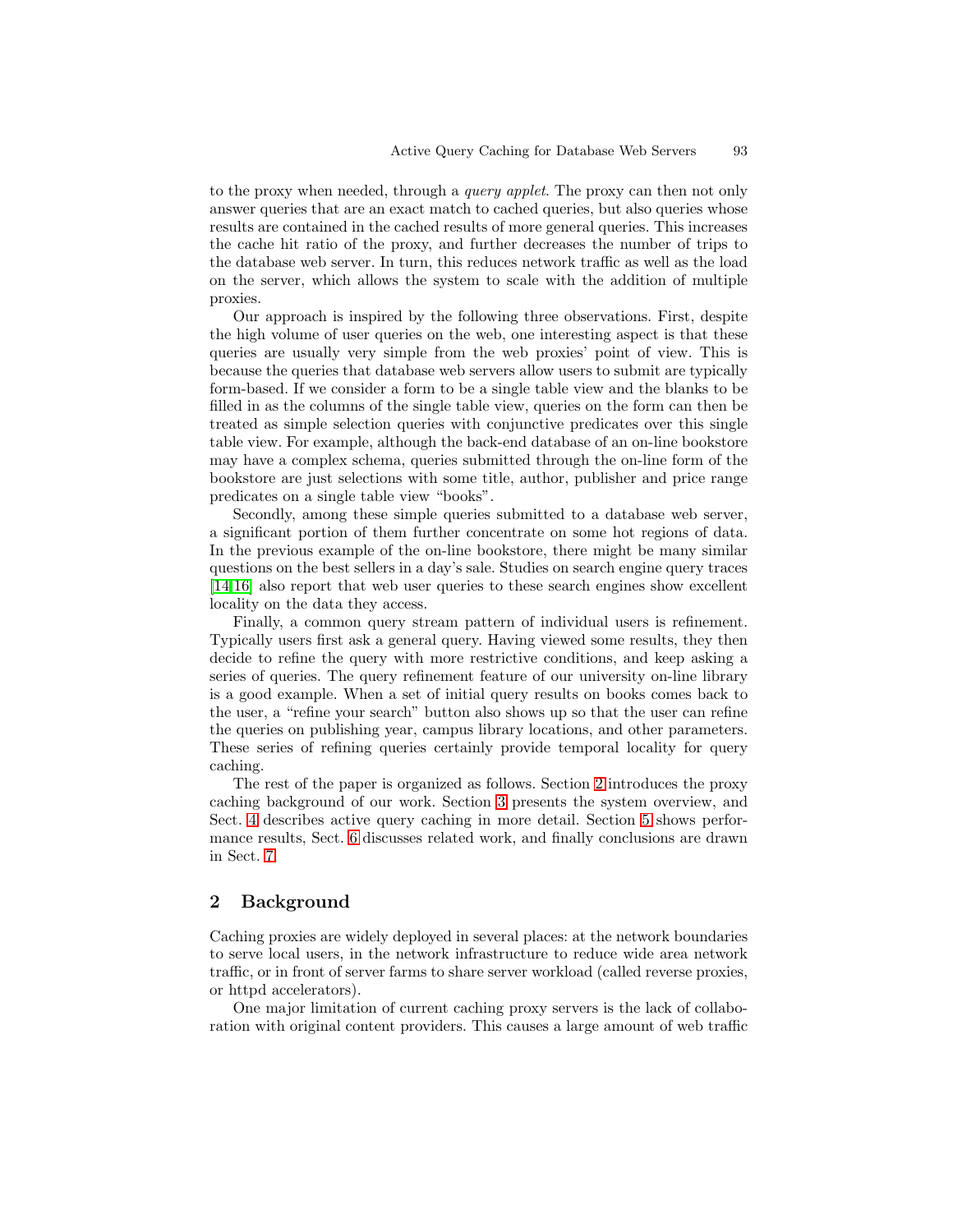<span id="page-2-0"></span>to be uncacheable to web proxies. Recent studies [\[3,](#page-11-0)[12,19\]](#page-12-0) have shown that the percentage of uncacheable requests is growing over time and that two major reasons are queries (URLs that include question marks) and response status (the server response code does not allow a proxy to cache the response) [\[19\]](#page-12-0).

Unlike other proxy caching schemes, which only cache non-executable web objects, the Active Cache scheme [\[4\]](#page-11-0) allows servers to associate a piece of Java code (called a cache applet) with a document. An active proxy (a proxy that supports the Active Cache scheme) can cache these cache applets from web servers, along with the associated documents. For efficiency or security concerns, the active proxy has the freedom of not invoking a cache applet but directly forwarding a request to the server. However, if the proxy regards a request as a hit in its cache, it will invoke the corresponding cache applet to do some processing rather than just sending the cached document to the user.

Cache applets get their name because of their similarity to Java applets, which are lightweight, originate from a server, and can communicate with the server. Our query applet is an extension to the generic cache applet. A straightforward function of the query applet would be to cache the query results at the proxy and return the results to users when they ask queries that are identical to a cached query. We call this passive query caching. To further reduce the workload on the server, we have added two more functions to the query applet – query containment checking and simple selection query evaluation. Having these two functions, the query applet can perform active query caching, where the proxy not only answers queries that are identical to a cached query, but also answers queries that are more restrictive than a cached query.

### **3 System Overview**

We have developed a prototype system consisting of a database web server and an active proxy with the active query caching capability. The system architecture, along with the handling process is shown in Fig. [1.](#page-3-0) The shaded parts represent the components we implemented.

In this system, we used a modified version of the active proxy [\[4\]](#page-11-0), which was originally developed on the CERN httpd code base [\[20\]](#page-12-0). The modifications included allowing CGI requests with query strings in GET or POST methods to be cached, and loosening certain security inspections and resource limits on cache applets. We also used a CERN httpd as the web server. The database server was the IBM DB2 Universal Database Server V5.2 with a JDBC driver.

As illustrated in Fig. [1,](#page-3-0) the three components we have implemented are the query front-end, the query applet, and the query back-end. They reside on the client side, the proxy (after the proxy gets the applet from the server), and the web server.

When a user submits a query to the query front-end, the front-end program will convert the user query into an HTTP request and send it to the proxy. The proxy then examines the URL to see if it is a cache hit at the proxy. If it is a cache hit and the server form URL has a corresponding query applet in the proxy, the proxy will invoke the query applet. Otherwise, the proxy will forward the request to the web server.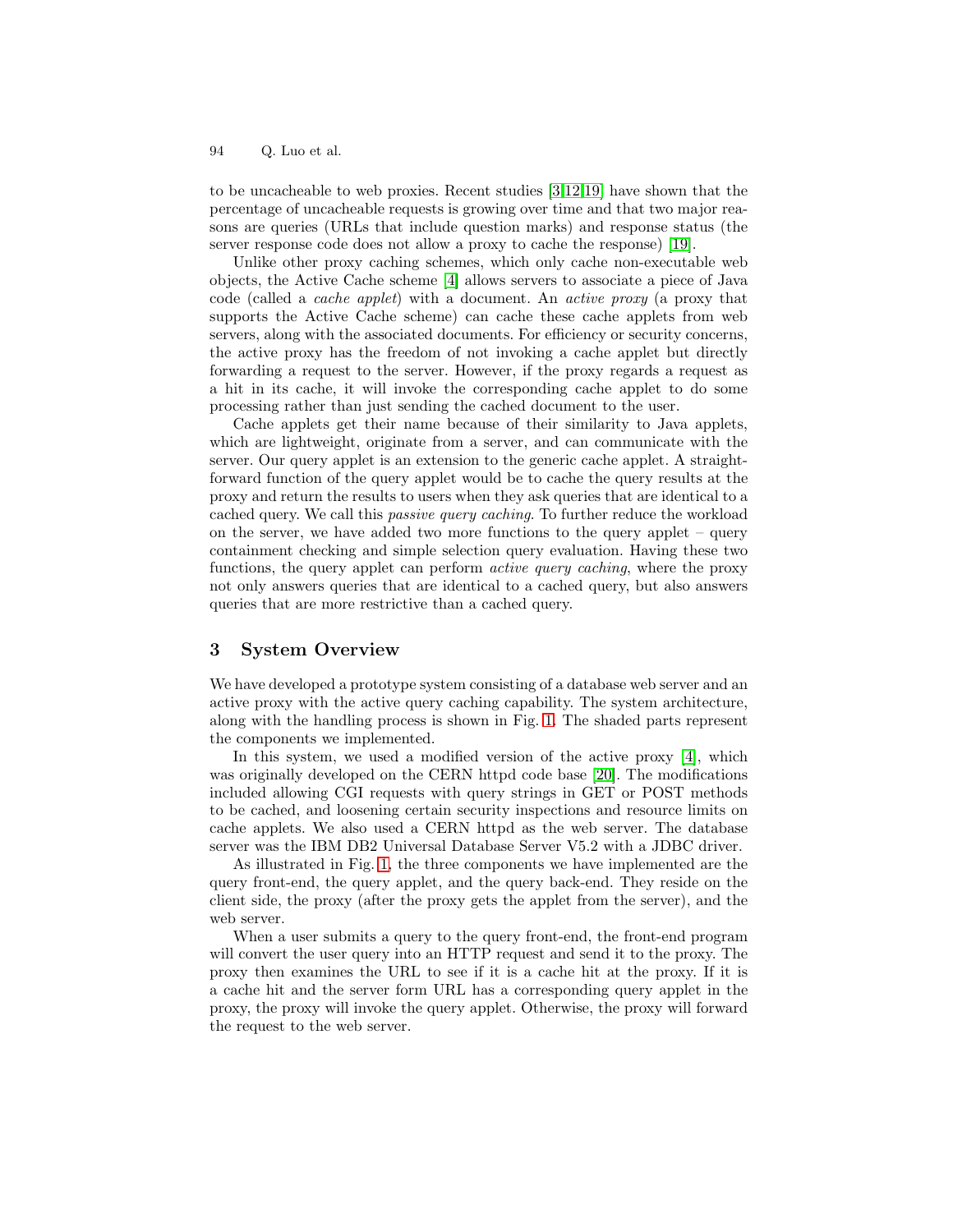<span id="page-3-0"></span>

**Fig. 1.** System architecture

On the web server, the query back-end program transforms an HTTP request into a SQL query and sends it through JDBC to the back-end database. The query back-end program then retrieves result tuples from the database server, wraps them into an XML file with an XML representation of relational data proposed by Bos [\[2\]](#page-11-0), and sends the XML file to the proxy. If the server decides to send a query applet to the proxy, the query back-end program will send a query applet header along with the query result.

If a query applet header is sent to the proxy along with the document, the proxy will obtain the applet from the server and associate it with the server form URL. The next time the proxy receives a request to the server form URL with a query, it will invoke the corresponding query applet.

The query applet maintains a mapping between the cached queries and their corresponding results. When the query applet is invoked upon a request, it extracts the query from the request parameters and examines its own cache. If the new query is the same as a cached query, the cached result will be returned; if the new query is more restrictive than a cached query, it is then evaluated on the result of the cached query, and new query results are generated and sent back to the user. Otherwise, the query applet forwards the request to the web server and caches the query and result from the server before passing the result to the client.

Note that in practice one HTTP request may be transformed into several SQL queries or involve more complex operations at the server side. However, the proxy does not need to know about this because all it sees is single table views expressed by forms. Also, in our implementation we only deal with XML files, not HTML files. This scenario is possible in automatic business data exchange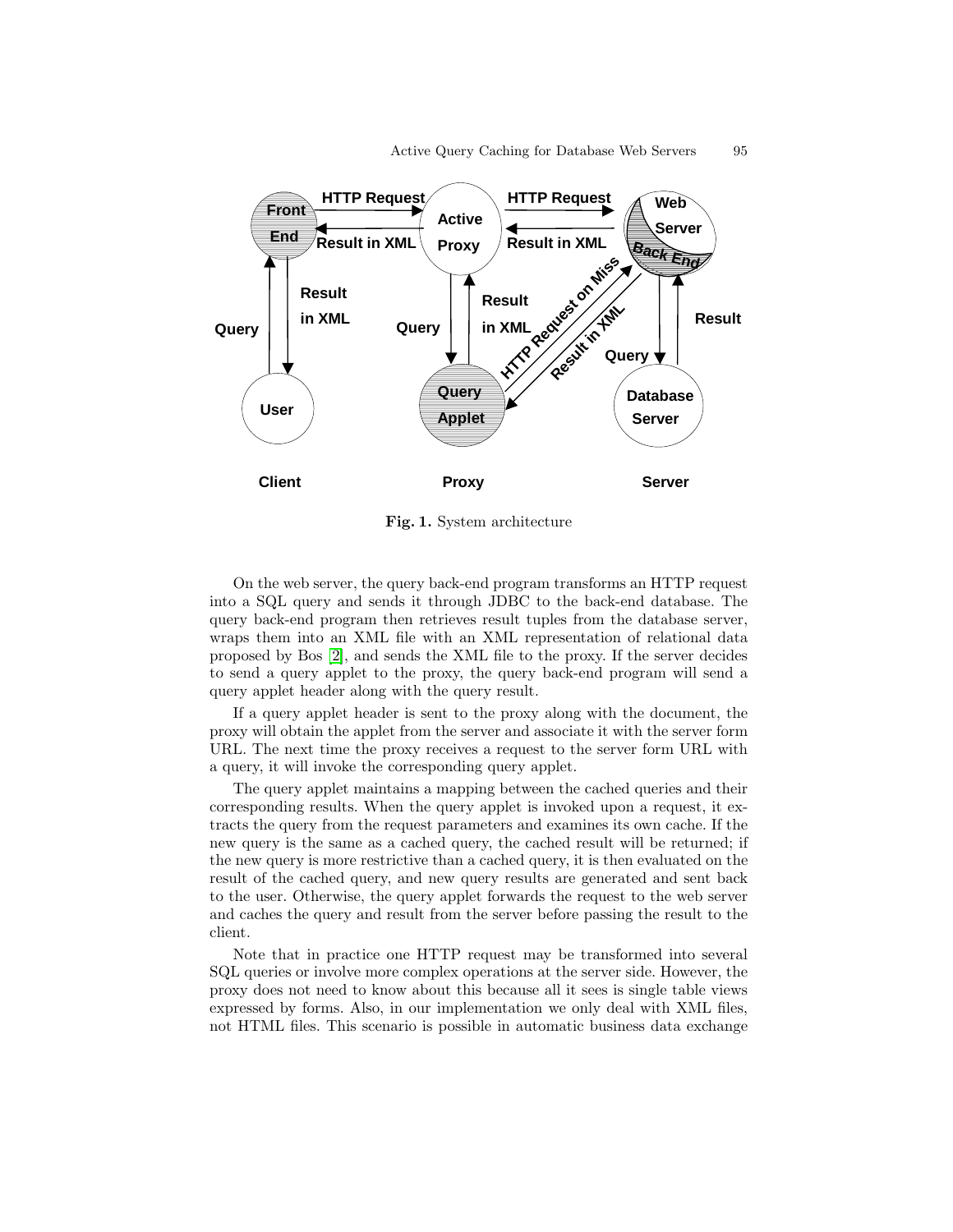<span id="page-4-0"></span>applications. If HTML pages are needed, servers can modify the query applet code to generate the HTML.

In our implementation each query applet corresponds to a form URL at a web server, so it answers all the queries submitted to that form. When multiple query applets are present at the proxy, each of them manages its own query cache.

## **4 Active Query Caching**

#### **4.1 Query Caching Scheme**

We chose caching at the query level rather than at the table level or semantic region level for a number of reasons. The most prominent reason is its low overhead, which is crucial to a web proxy. As discussed in Sect. [1,](#page-0-0) form-based queries at the proxy are treated as selection queries with simple predicates over a single table view. This greatly simplifies query containment checking and query evaluation at the proxy.

Moreover, the query level granularity fits well in the Web context. Firstly, each query corresponds to an individual user request so that later refinement queries from a user can be answered easily based on earlier queries. Secondly, if there are some hot queries during a period of time, many queries can be answered from the results of these hot queries.

In contrast, table level caching does not seem to apply naturally for proxy caching. It requires the proxy to get the base data (usually large), store all of it, translate simple form queries into complex queries on base data, and evaluate them at the proxy. This is undesirable in terms of resource consumption, efficiency, and proxy autonomy. To take advantage of the dynamic nature of caching, we chose query level caching, which seems more feasible and efficient than table level caching at this point.

Semantic region caching [\[7,8\]](#page-12-0) has a finer granularity than query level caching and has the nice feature of non-redundancy. However, this advantage does not come for free. The expense of checking overlap among regions, coalescing regions, splitting queries among regions, and merging regions into the final query result is a lot more expensive than simple query containment checking and selection query evaluation. The small size of web query results causes region fragmentation and constantly triggers coalescence. Finally, it is complex to determine how "current" a coalesced region is in cache replacement.

#### **4.2 Query Containment Checking**

Query containment testing for general conjunctive queries is NP-complete [\[6\]](#page-12-0). However, there are polynomial time algorithms for special cases [\[17\]](#page-12-0). For our simple selection queries, which are a special case, we identify a sufficient condition to recognize subsumed queries efficiently. The worst-case time complexity of our query containment checking algorithm is polynomial in terms of the number of simple predicates in the Conjunctive Normal Form (CNF) query condition. The simple predicates we handle include semi-interval comparison predicates (e.g.,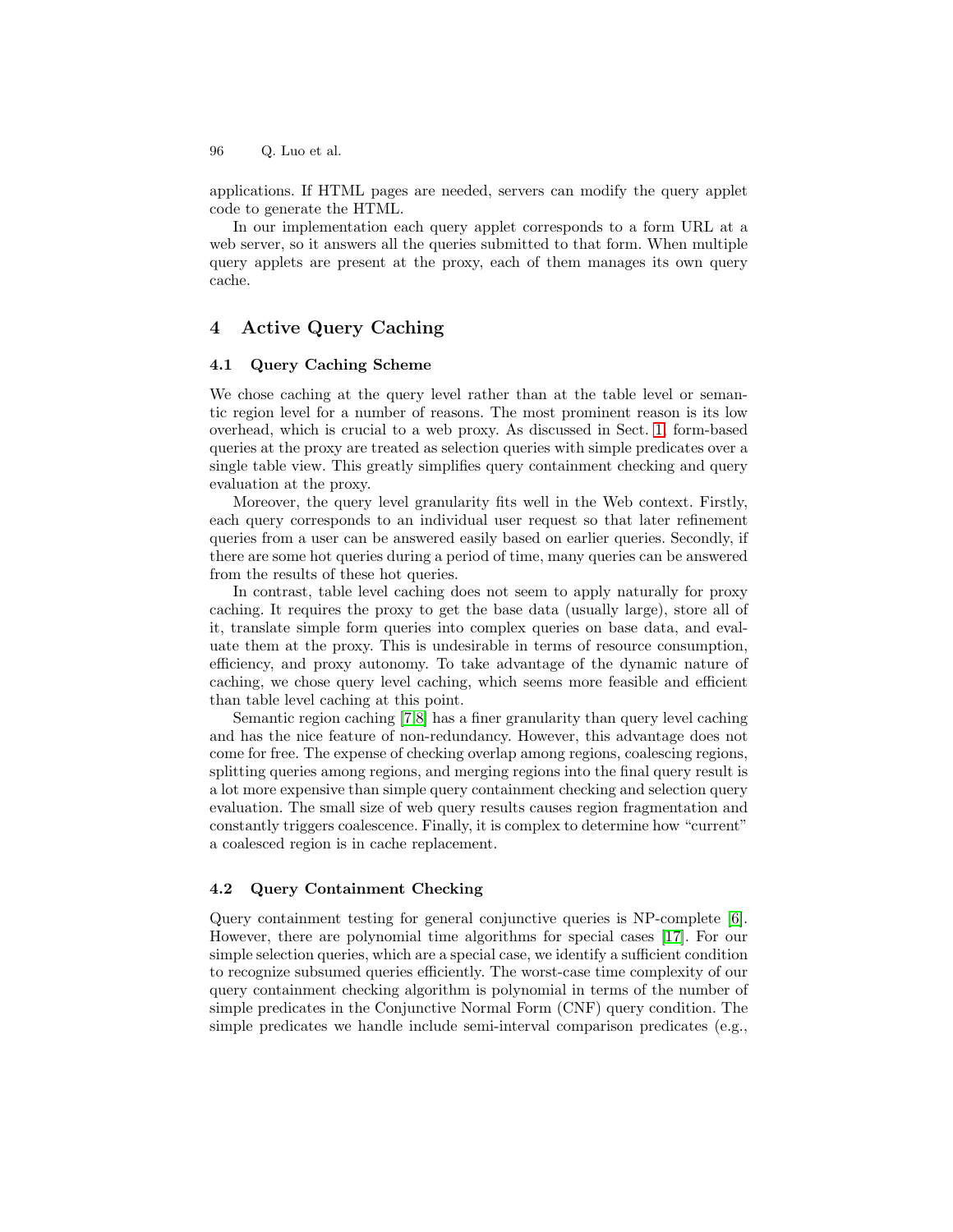Field1  $> 5$ , Field2  $<= 3$ ) and SQL string "LIKE" predicates (e.g., Field3 LIKE '%Java Programming%').

| Query1                                      | $\sqrt{\text{Query2}}$ |
|---------------------------------------------|------------------------|
| <b>SELECT</b> List1                         | SELECT List2           |
| FROM Table1                                 | FROM Table2            |
| WHERE WhereCondition1 WHERE WhereCondition2 |                        |

**Table 1.** Two simple selection queries

Given the above two queries, Query1 and Query2, whose where-conditions have been transformed into CNF, we recognize that Query1 is *contained* in Query2 (we call Query1 a subsumed query of Query2 and Query2 a super-query of Query1) if all of the following conditions are satisfied:

- **–** Table1 and Table2 are the same table (or view).
- **–** Fields in List1 are a subset of the fields in List2.
- **–** WhereCondition1 is more restrictive than WhereCondition2.
- **–** If WhereCondition1 and WhereCondition2 are not equivalent, all fields that appear in WhereCondition1 also appear in List2.

In general the last condition is not a necessary condition. We specify it because eventually we need to evaluate a subsumed query on the query result of its super-query. Thus, we must guarantee that the result of the super-query contains all fields that are evaluated in the where-condition of the subsumed query. So we use the current sufficient condition for simplicity and efficiency. At this point, our query containment checking reduces to the problem of recognizing if one CNF where-condition is more restrictive than another CNF where-condition. The following two propositions further reduce the problem to testing if a simple predicate is more restrictive than another simple predicate.

#### **Proposition 1.** Given

WhereCondition1 =  $P_1$  AND  $P_2$  AND ... $P_m$ , WhereCondition2 =  $Q_1$  AND  $Q_2$  AND ... $Q_n$ ,

WhereCondition1 is more restrictive than WhereCondition2 if

 $\forall i, 1 \leq i \leq n, \exists k, 1 \leq k \leq m, P_k$  is more restrictive than  $Q_i$ .

**Proposition 2.** Given

$$
P_k = R_1 \t OR \t R_2 \t OR \t ... R_x,
$$
  
\n
$$
Q_i = S_1 \t OR \t S_2 \t OR \t ... S_y,
$$

 $P_k$  is more restrictive than  $Q_i$  if

 $\forall v, 1 \le v \le x, \exists u, 1 \le u \le y, R_v$  is more restrictive than  $S_u$ .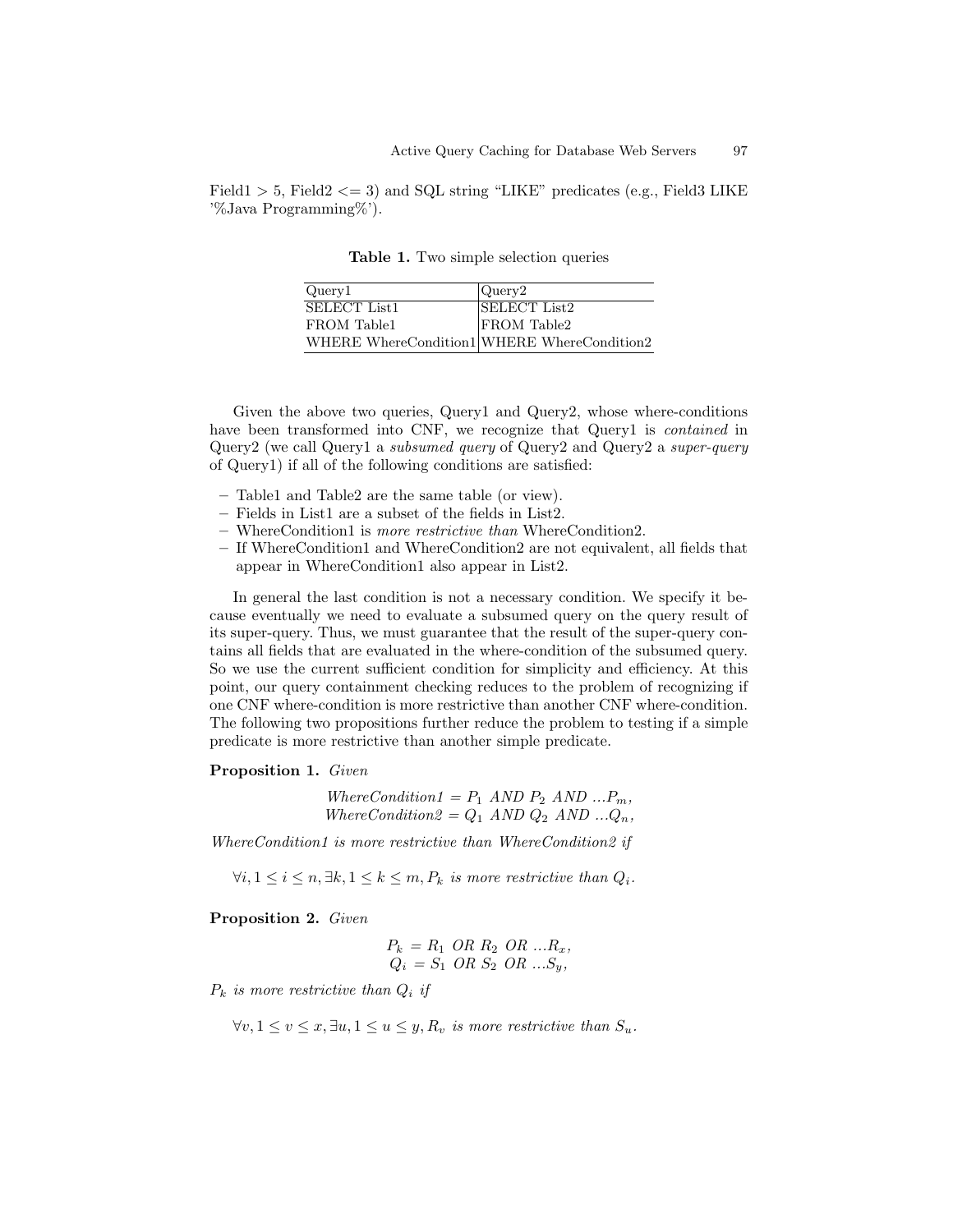<span id="page-6-0"></span>Finally, given two simple predicates F1 op1 c1, F2 op2 c2, it is straightforward to test whether the former is more restrictive than the latter. Intuitively, F1 and F2 should be the same field, and the relationship among the two operators op1, op2, and the two constants c1, c2, should make the first predicate more restrictive than the second one. For example, "price  $\leq$  = 10" is more restrictive than "price  $< 20$ ".

#### **4.3 Query Cache Management**

Since our cached query definitions use the CNF format, we transform user queries into CNF and store the AND-OR tree format at the proxy. The query cache consists of these query trees and their corresponding query results. A mapping table (called the query directory) is used to record the correspondence between queries and their results. Note that query definitions and their actual results are stored separately because query containment checking can be done by only comparing query trees and do not need the actual query results.

There is a choice about whether we should cache the query result of a subsumed query. One argument for caching it is that we may answer new queries faster on it because its result size is smaller than that of its super-query. The problem is the large redundancy between this query and its already cached superquery. Since web queries tend to return a small number of records per request, we chose not to cache any subsumed queries of a cached query. As a result, the cache hit ratio is improved because of less data redundancy in the cache.

There are three cache replacement schemes available in our implementation: LFU (Least Frequently Used), LRU (Least Recently Used), and benefit-based. The first two are straightforward. The third one is a combination of the other two in that it uses reference frequency and recency as parameters of the benefit. We define the benefit of a cached query as a weighted sum of the reference frequency and the recency. The heuristic behind the benefit metric is intuitive. If a query was used as a super-query for many new queries, it is likely that it will serve later queries also. This is a reflection of spatial locality – that the query covers a hot region of data. If a query was used as a super-query recently, we believe that it will probably be used as a super-query for subsequent queries soon if users are doing query refinement. This can be thought as temporal locality.

## **5 Experiments**

#### **5.1 On Excite Query Trace**

Many web caching studies have used real traces [\[3](#page-11-0)[,9,18\]](#page-12-0) or synthetic web workloads [\[1\]](#page-11-0). However, these real traces or generated workloads usually do not include CGI script requests or queries. What we really needed was a trace that recorded user queries to a specific database web server. Fortunately we obtained a real query trace of around  $900K$  queries  $<sup>1</sup>$  over one day from a popular search</sup> engine, Excite [\[10\]](#page-12-0).

 $1$  In accordance with the notation in [\[14\]](#page-12-0), a search engine query means a user's request of a specific page of the query results of a specific keywords sequence.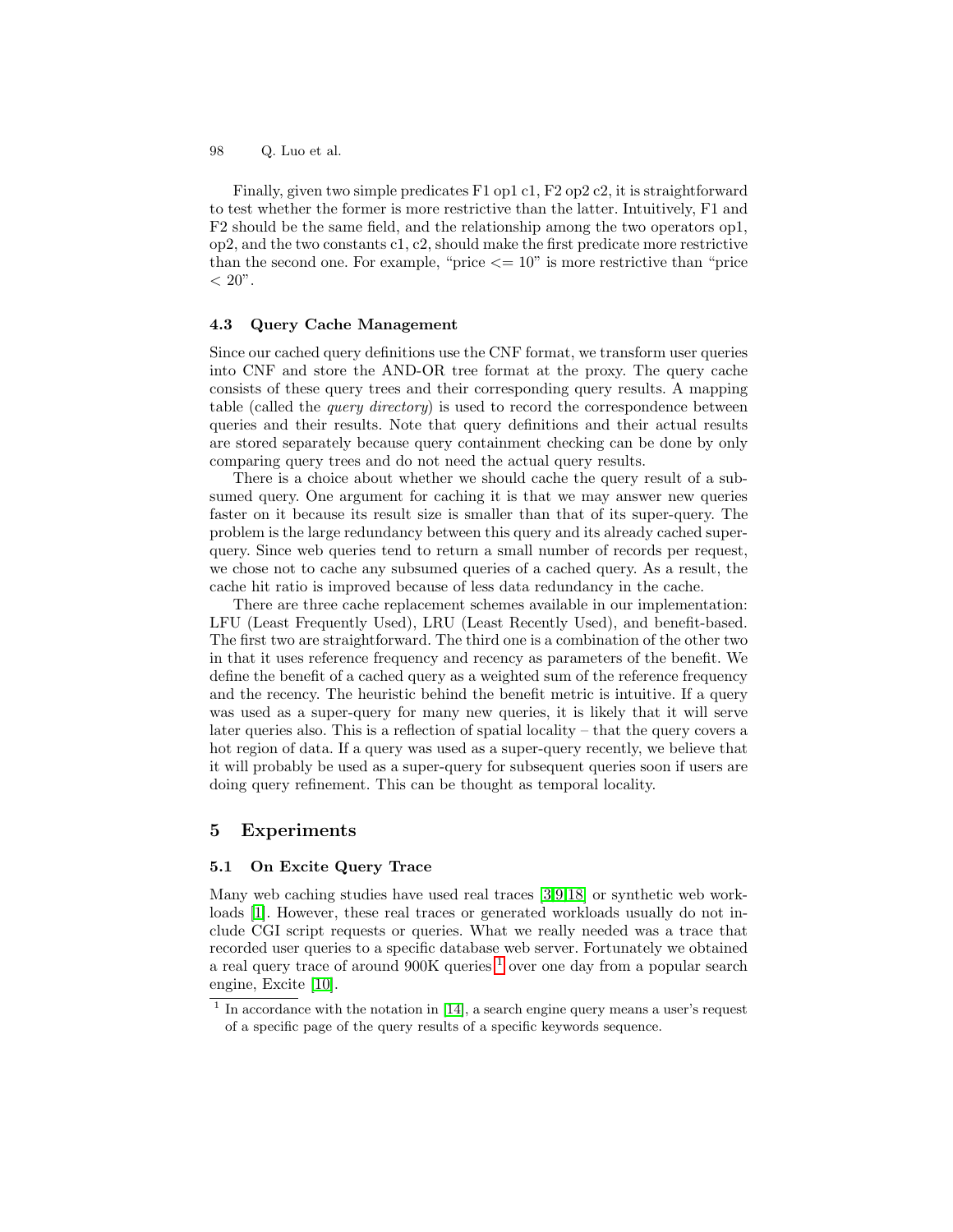Search engines have their special features that may differ from other database web servers. The main differences include: their search forms conceptually have only one column (keywords), their query results are URLs, and these results are sent page by page upon user requests. Despite these differences, we feel that it is useful to investigate the effect of active query caching on search engine queries, because these queries represent web user query patterns to a popular class of web information sources.

A recent study [\[14\]](#page-12-0) by Markatos has shown that 20-30% of the 900K queries in the Excite query trace can be answered directly from cache if the query results are cached. This caching is equivalent to what we called passive query caching. We set out our experiments to examine how much more opportunity exists for active query caching.

We transformed the search engine trace into a SQL query stream on two columns – keywords and page number and ran it through our query caching module. All experiments started from a cold query cache. The cache replacement policy was LRU.

We compared hit ratios of active query caching and passive query caching at various cache sizes. The legend "20KQ passive" in Fig. 2 means passive query caching using a cache of 20K queries. Other legends have similar meanings. If we use the assumption of 4KB per query result page [\[14\]](#page-12-0), the query cache sizes of 20KQ, 50KQ, and 100KQ can be roughly translated into 80MB, 200MB, and 400MB correspondingly, while the cache sizes used in [\[14\]](#page-12-0) vary between 500MB to 2GB.



**Fig. 2.** Query cache hit ratios on Excite query trace

From Fig. 2 we can clearly see that there is much more opportunity for active query caching than passive query caching. The whole trace of 900K queries has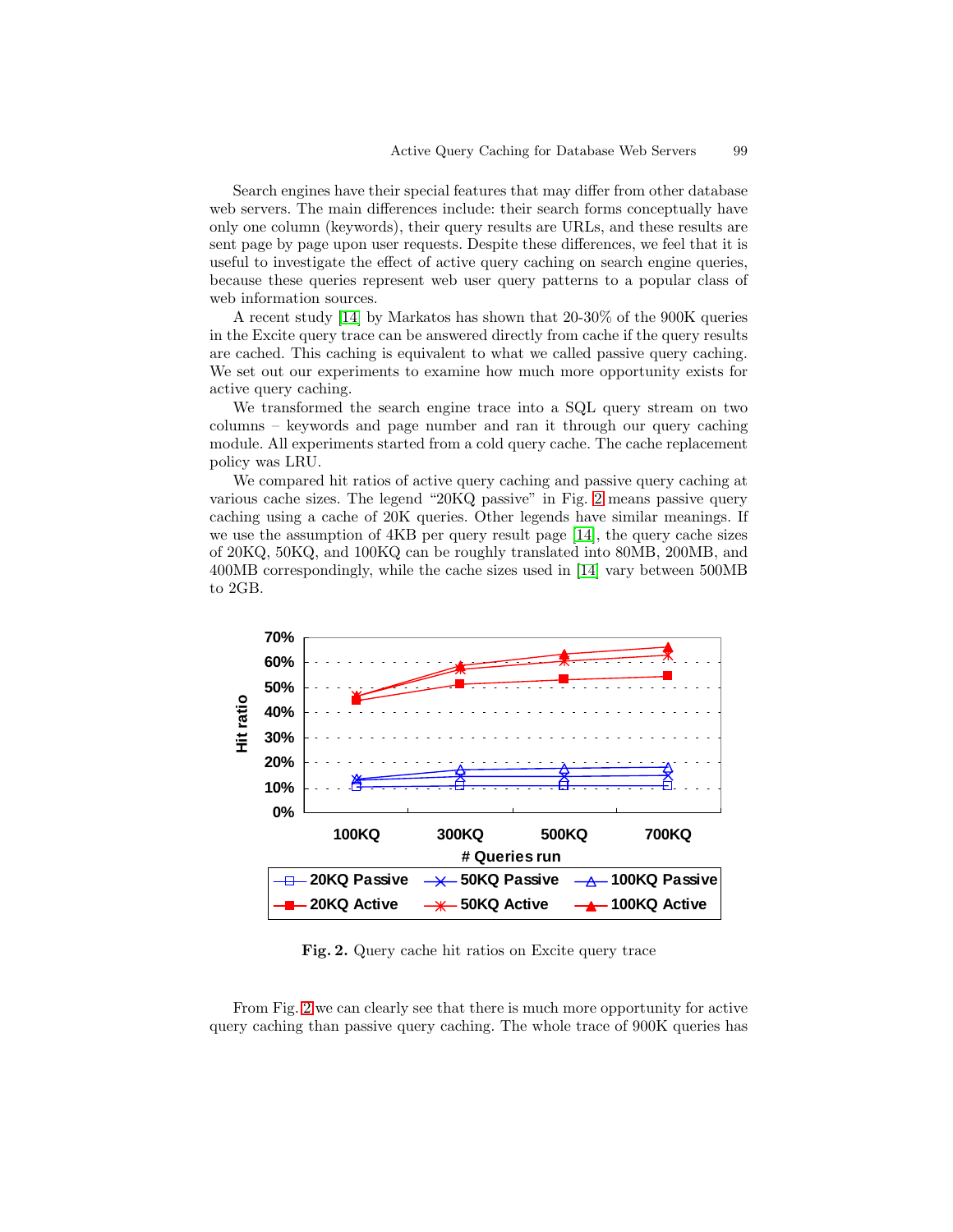<span id="page-8-0"></span>29% non-unique queries, which is the upper limit of the cache hit ratio of passive query caching with a sufficiently large cache. In contrast, we can achieve 45%- 65% hit ratios in active query caching with a small to medium size cache. Notice that active query caching with a query cache size of 20K queries outperforms passive query caching with a cache size of 100K queries by a factor of three.

#### **5.2 On Synthetic Data and Queries**

No matter how high the cache hit ratios are, they are just part of the story. To identify the performance implications of our prototype system, we generated synthetic relational data and query streams for our experiments and measured actual query response times.

In the following experiments we ran the CERN httpd server and the active proxy on two Sun Ultra10 300Mhz machines with the SunOS 5.6 Operating System. The DB2 server was running on a Pentium Pro 200MHz PC with Windows NT Operating System. All machines are in our department local area network and query caches start cold.

First, we measured the response times of a query stream when the workload of the database server was varied. We used a stream of 100 queries to measure the response time when the database server was idle, when it had 6 other clients, and when it had 12 other clients. The measurements were made with R20, R40 and R60 query streams (RX reads that X% queries are subsumed queries). In this experiment, a cache size of 10 queries was sufficient to achieve the performance gain, since we generated subsumed queries immediately after their super-queries. In practice the cache size should be sufficiently large to ensure that the superqueries are in the cache when their subsumed queries arrive.



**Fig. 3.** Response time as server workload varies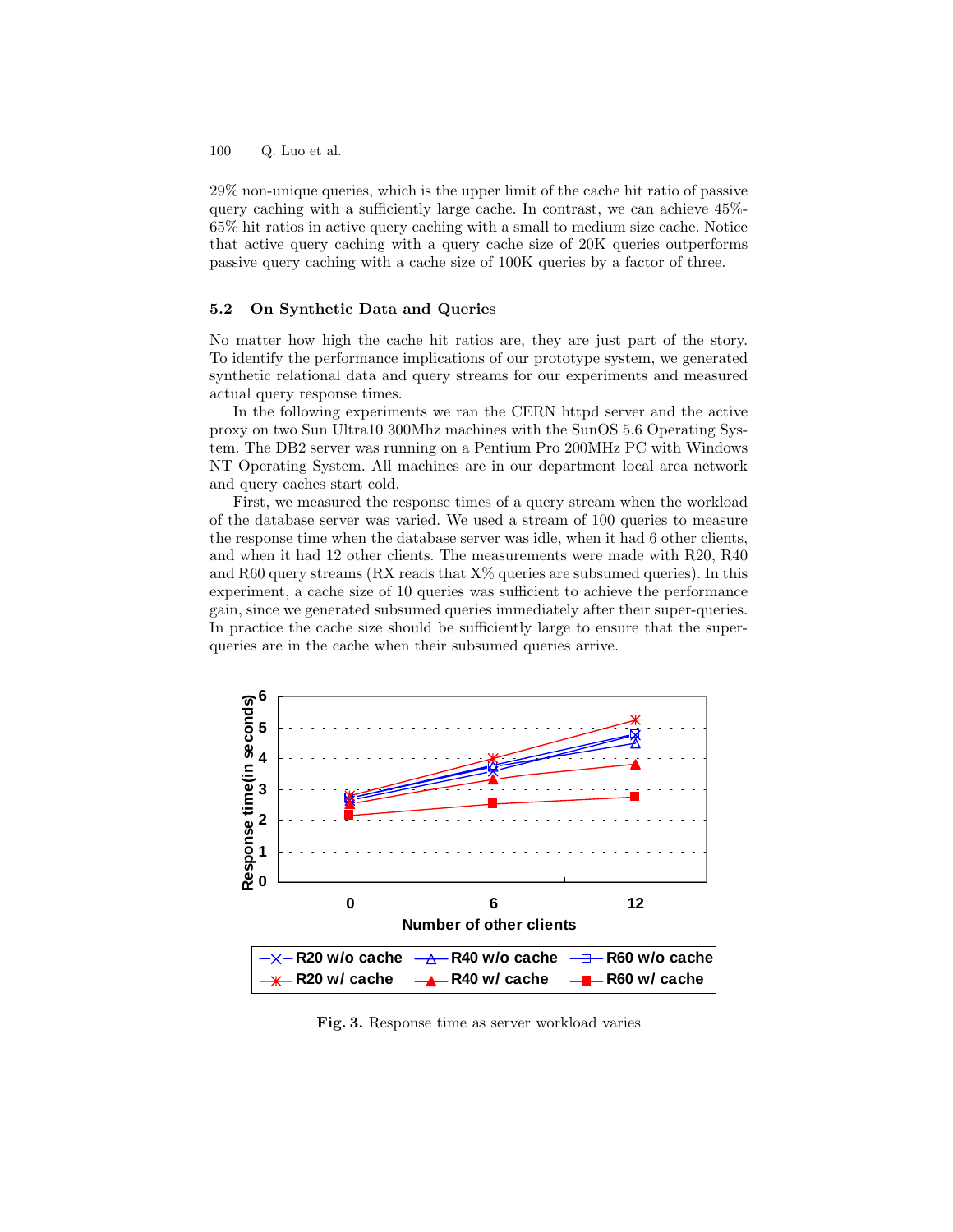The response time variation in Fig. [3](#page-8-0) shows the impact of subsumed query distribution on response times with active query caching. Unlike the case without caching, the query response times with active query caching decrease when the percentage of subsumed queries increases. For the R40 and R60 query streams, the response time for the proxy with the cache is better than the case without the cache, which means these hit ratios offset the query applet overhead at the proxy. Although for the R20 query stream the response time with caching is slightly more than the response time without a cache, the proxy with caching can still share 20% of the workload with the server.

We then measured the breakdown of the time spent by a query at the various stages in a query applet. We considered the three cases – the new query could be identical to a query in the cache, be a subsumed query to a cached query, or need to be evaluated at the server. "Load + Save" refers to the time that the query applet takes to load the query directory from disk when it is invoked by the proxy plus the time taken for saving the query directory to disk before it finishes. "Check + Evaluate" includes the time that the query applet spends checking the query cache to see if the new query is subsumed by any cached query, and the time that the query applet spends evaluating the query from the cache. Finally, "Fetch from server" is the time spent sending the query to the server and waiting for the result back, if the query cannot be answered from the cache. The results are shown in Fig. 4.



**Fig. 4.** Breakdown of the time spent in the query applet

The breakdown of the time spent at the various stages in the query applet shows that even in an intra-departmental network, the time taken to contact the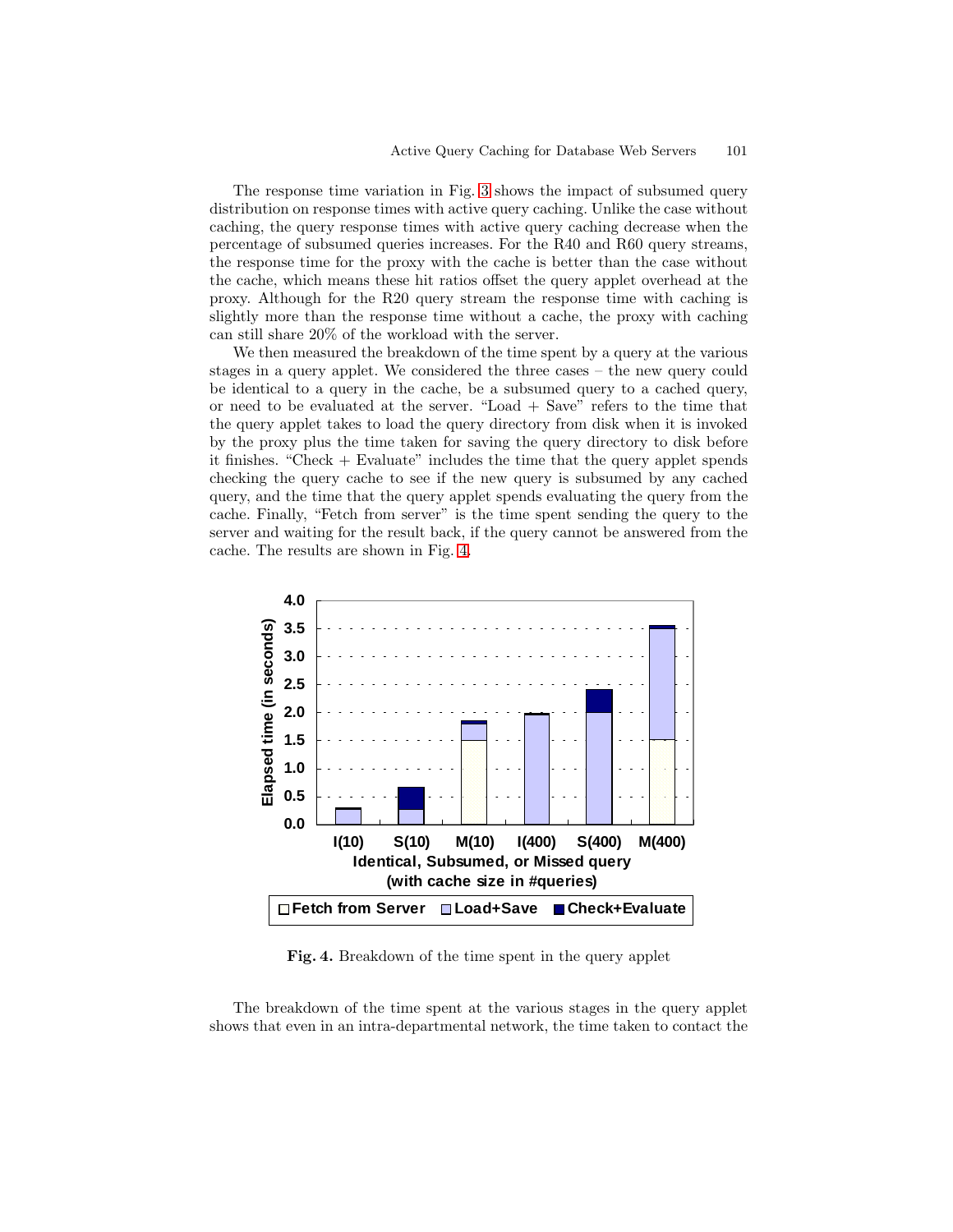<span id="page-10-0"></span>server and get the result back is a major portion of the total time. From other experiments (not shown here) we observed that roughly 40% of the "Fetch from Server" time was spent at the database server and the remaining 60% was spent on the network. The time taken to evaluate the subsumed query from the result of the cached query is considerable. This time was also seen to be proportional to the size of the result file of the cached query as the file I/O of reading this file and writing the result back was seen to dominate this time. Within "Check + Evaluate" the portion of the time taken to check and find a super-query is quite small. Finally, we see that the time taken to load and save the cache directory is considerable. This time increases almost linearly with increase in cache size, and becomes comparable to the time taken to contact the server when the cache size is 400 queries. This cost would have been avoided if the query directory could be kept in memory in the active proxy. Unfortunately, this is not feasible in the current implementation of the active proxy.

### **6 Related Work**

With the increase of dynamic content on the web, researchers have started studying the general problem of caching dynamic content from various aspects. Challenger et al. [\[5\]](#page-11-0) have focused on how to efficiently identify and update obsolete pages in the web server cache. Florescu et al. [\[11\]](#page-12-0) have proposed a customizable cache system at data-intensive web sites. Our approach complements these server-side techniques because it addresses the problem in the context of web proxies and aims at sharing the database web server workload and reducing network traffic. Furthermore, we focused on evaluating new queries on the cached results while the others just return the cached results on an identical query.

Caching dynamic content at proxies has also been studied in [\[15\]](#page-12-0) by Smith et al. Their approach allows web content providers to specify result equivalence in generated documents so that the proxy can utilize the equivalence to return a cached result to a new request. However, they do not consider database query containment or evaluate subsumed query at the proxy. Compared with the declarative nature and limited scope of [\[15\]](#page-12-0), the Active Cache scheme provides a simple and flexible interface to web servers at the price of a possible overhead associated with the mobile code.

Finally, our active query caching can be viewed as a special case of answering queries using views [\[13\]](#page-12-0) if we consider cached queries to be materialized views. However, these views come and go dynamically because of the nature of caching. Moreover, as a first step of query caching at web proxies, we only consider answering a query using one view instead of multiple views and thus reduce the problem to simple query containment checking.

### **7 Discussion and Conclusions**

In this paper, we have studied active query caching for database web servers. We have shown the opportunities that active query caching brings through a tracedriven simulation on real query traces and a prototype implementation. We have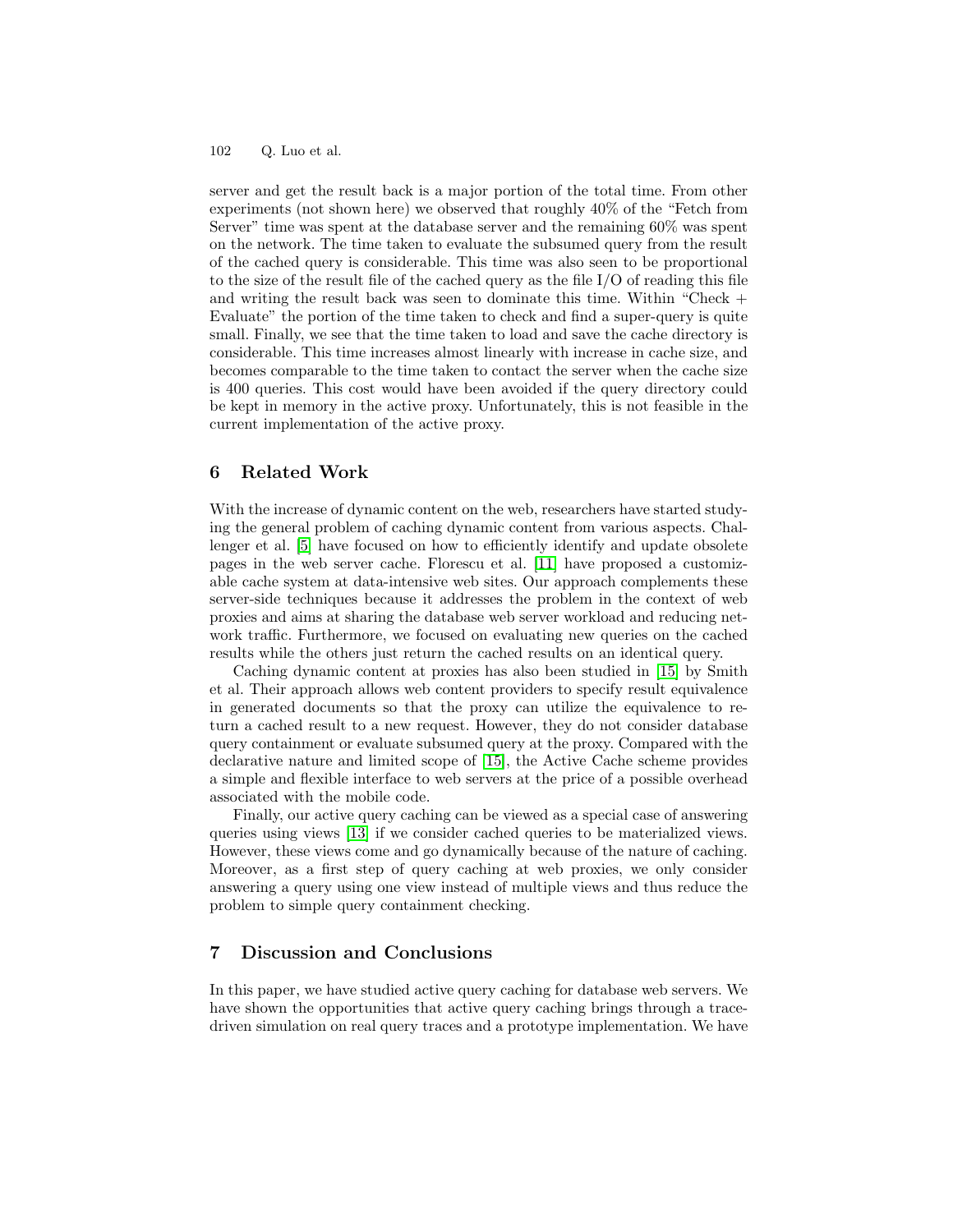<span id="page-11-0"></span>also identified the performance bottlenecks in the current implementation of the active proxy framework.

The active proxy made it possible for us to study active query caching at proxies for database web servers. Nevertheless, since the active proxy is in its prototype stage and active query caching is a brand-new application of the active proxy, we learned a few lessons from our experience. One major issue is that the active proxy does not provide any memory-resident structure for cache applets. This is not a limitation of the Active Cache protocol but is related to the CERN httpd proxy implementation. Two factors are involved. One is that the CERN proxy does not have memory-resident cache. The other is that CERN proxy forks one process per request and so the cache applet's memory structure cannot be directly passed back to the proxy. This limitation had a strong negative effect on our implementation's performance. Finally we note that Java in its current stage does have performance complications in spite of its attractive features of portability, security, and ease of implementation.

As the first step of active proxy query caching for database web servers, this prototype is a simple functional system rather than a mature one. There are many ways that our work can be extended. We are investigating ways of sharing memory structure between the proxy and the query applet to address the bottleneck. We plan to utilize indices on the query directory or other techniques to further reduce the time of query containment checking and query evaluation. We are also investigating other query caching schemes and cache replacement policies in this framework.

**Acknowledgements.** We would like to thank Jin Zhang for his technical support and helpful discussions on the active proxy prototype system, and Evangelos Markatos for his discussion on Excite search engine query trace. We would also like to thank Kevin Beyer, Jim Gast, and Chun Zhang for their comments.

Funding for this work was provided by DARPA through NAVY/SPAWAR contract No. N66001-99-1-8908 and NSF through NSF Award CDA-9623632.

#### **References**

- 1. P. Barford and M. E. Crovella. Generating Representative Web Workloads for Network and Server Performance Evaluation. Proc. Performance '98/ACM SIG-METRICS '98.
- 2. Bert Bos. XML representation of a relational database. http://www.w3.org/XML/RDB.html
- 3. Ramon Caceres, Fred Douglis, Anja Feldmann, Gideon Glass, and Michael Rabinovich. Web Proxy Caching: The Devil Is in the Details. In Workshop on Internet Server Performance, 1998.
- 4. Pei Cao, Jin Zhang, and Kevin Beach. Active Cache: Caching Dynamic Contents on the Web. Proc. IFIP International Conference on Distributed Systems Platforms and Open Distributed Processing (Middleware '98).
- 5. Jim Challenger, Arun Iyengar, and Paul Dantzig. A Scalable System for Consistently Caching Dynamic Web Data. Proc. IEEE INFOCOM 99.